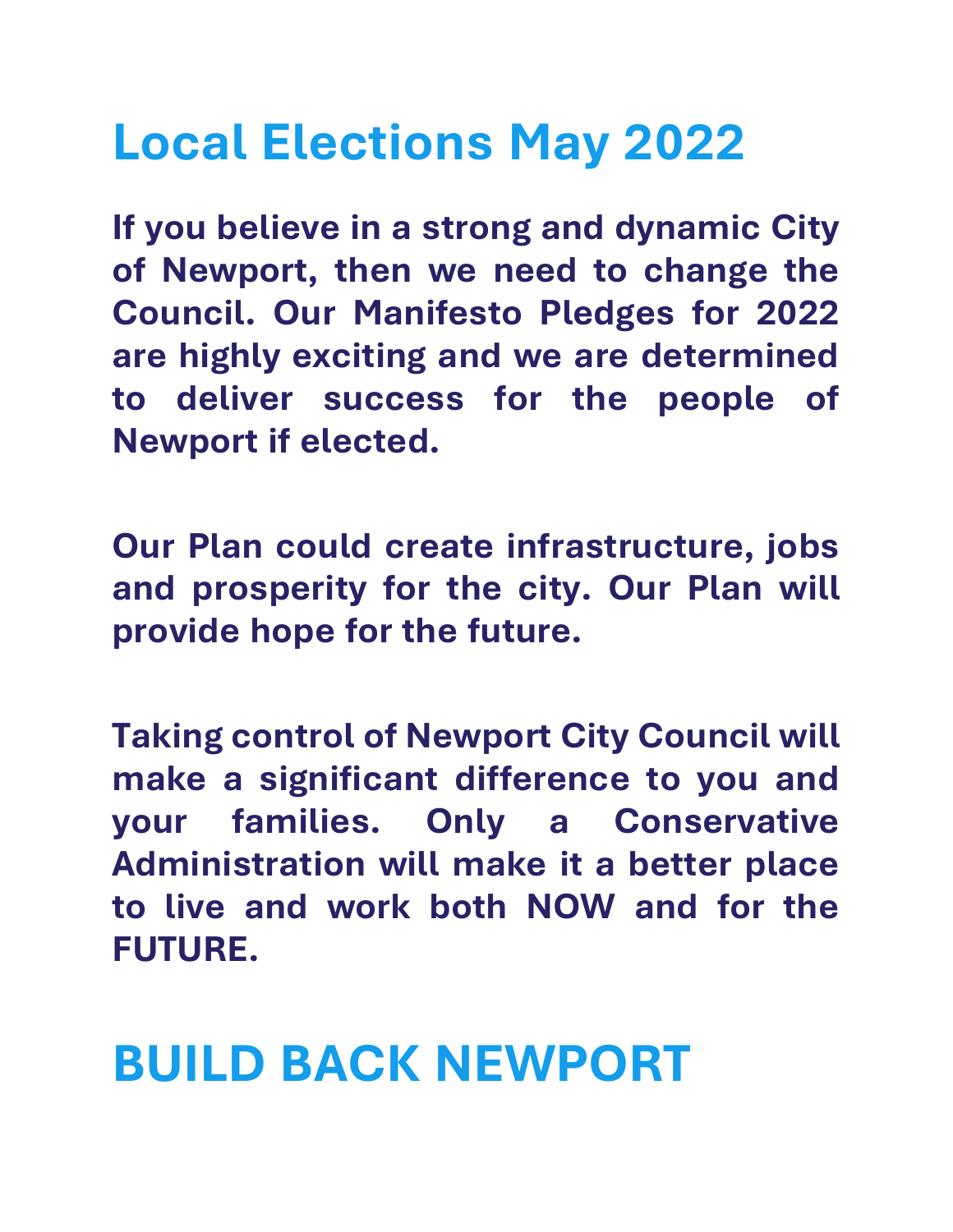# **OUR PLAN - MANIFESTO PLEDGES**

## **BUILD BACK BELIEF**

The time is right for Newport to finally have its Barrage and harness the unlimited green energy power of our River Usk. We will get the plans back on the table as a catalyst for a multi-million pound regeneration of the city.

A Barrage can bring investment, jobs, homes and new businesses to the city. With the River Usk having the world's largest tidal range for a city, we can generate green tidal energy in Newport. We want to see the Barrage connect to a FREEPORT ABP Newport Docks as part of Our Plan.

Read [Our Plan for the Newport Barrage.](https://www.newportconservatives.com/Newport-Barrage)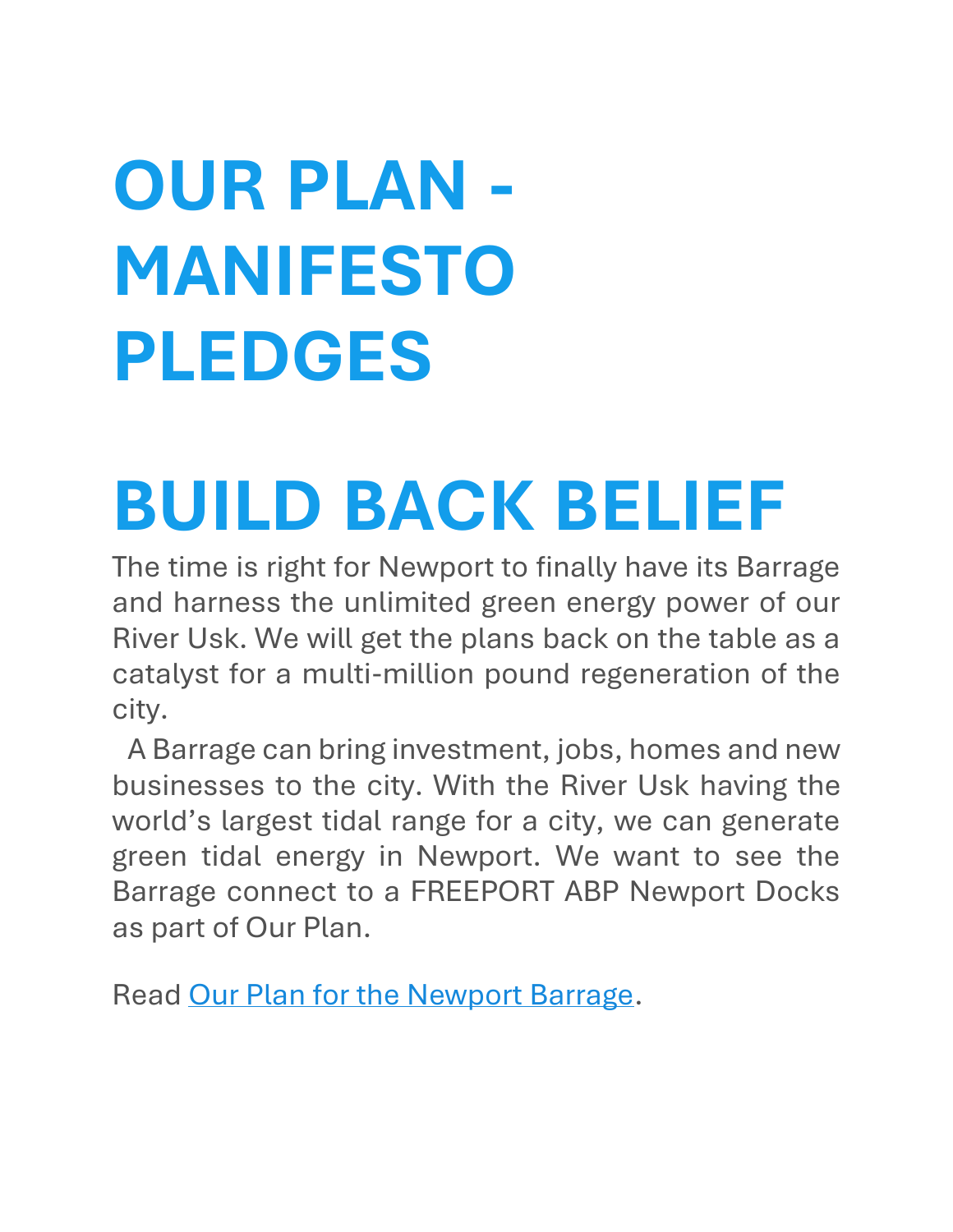# **BUILD BACK CITY CENTRE**

We will transform the tired and neglected city centre through innovative projects and collaborative partnerships. We will immediately create a City Centre Task Force which will be charged with breathing life and purpose into empty buildings to create new residential, retail or commercial spaces.

We will bring back a FREE PARKING offer and look at other ways of bringing customers with money to spend back to the city centre, supporting our hard working independent arcade and Newport Market traders, and ambitious local entrepreneurs.

# **BUILD BACK TRANSPORT**

The public transport in Wales' third largest city is just not fit for purpose. We will conduct a root and branch review of the city's bus services. We will also look at what more can be done to improve our pavements,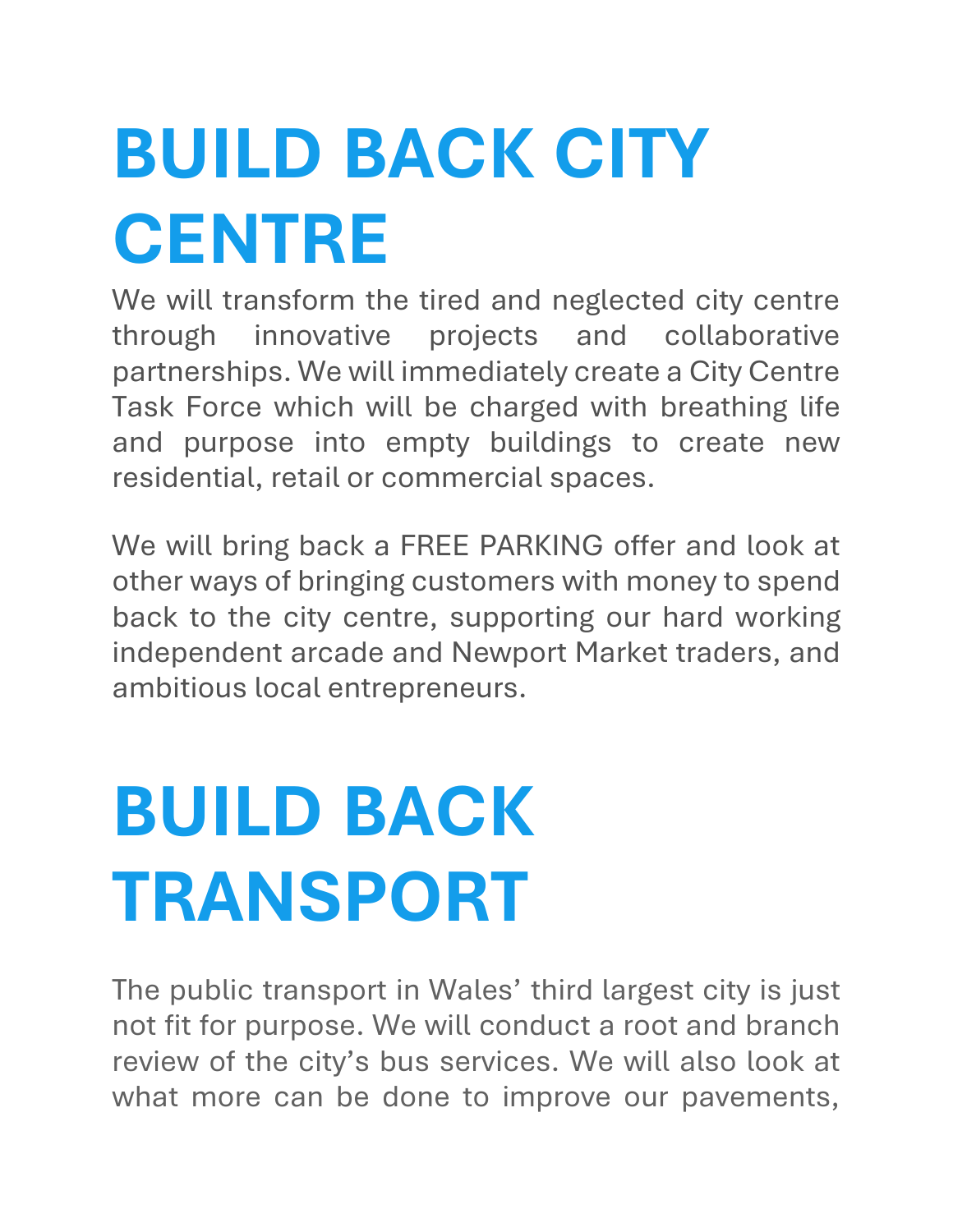cycle routes and canal paths. We know Newport deserves better public transport, better funding and better representatives.

Imagine a public transport system that ran based on the needs of its passengers, helping to transform a city on its way - stop imagining – just vote Conservative.

## **BUILD BACK PRIDE**

We believe every resident should feel safe and be treated with respect. We will provide help for the homeless; take stronger action on anti-social behaviour such as begging on streets; and introduce tougher enforcement action and penalties for flytipping.

We will develop a ground-breaking scheme that will link Newport schools and businesses, giving young people a clear direction and ambition to be able to work, prosper and be proud to live in our historic city.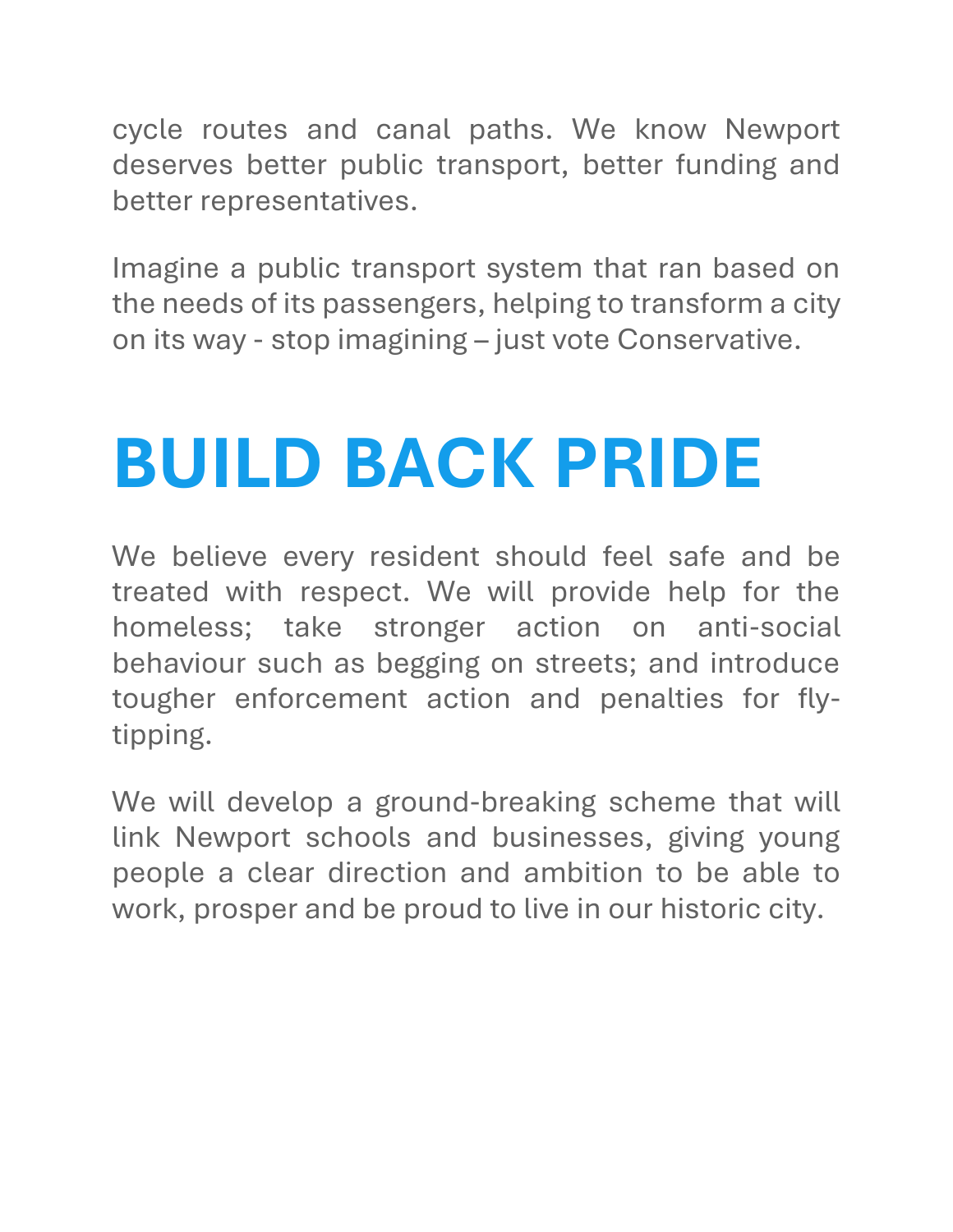# **BUILD BACK FAIRNESS**

We will stop the spiralling council tax rises seen under decades of Labour rule, and pledge that your council tax bill will not rise above inflation. We want to give you a 'Cost of Living Lock' so you can keep more of your hard earned money in your pocket and out of the grasp of local government.

Imagine a council that sets its budget to help your finances - stop imagining – just vote Conservative.

## **BUILD BACK SPORT**

We will work hand-in-hand with backers of Newport County and the Dragons to ensure they have the fan and training facilities in the city that are of a premier standard, and fit for future ambitions, cup runs and promotions.

We will also support grass roots sport by potentially building fan stands at club grounds and city parks, and give every Newport pupil the chance to see Newport County and the Dragons for free every season.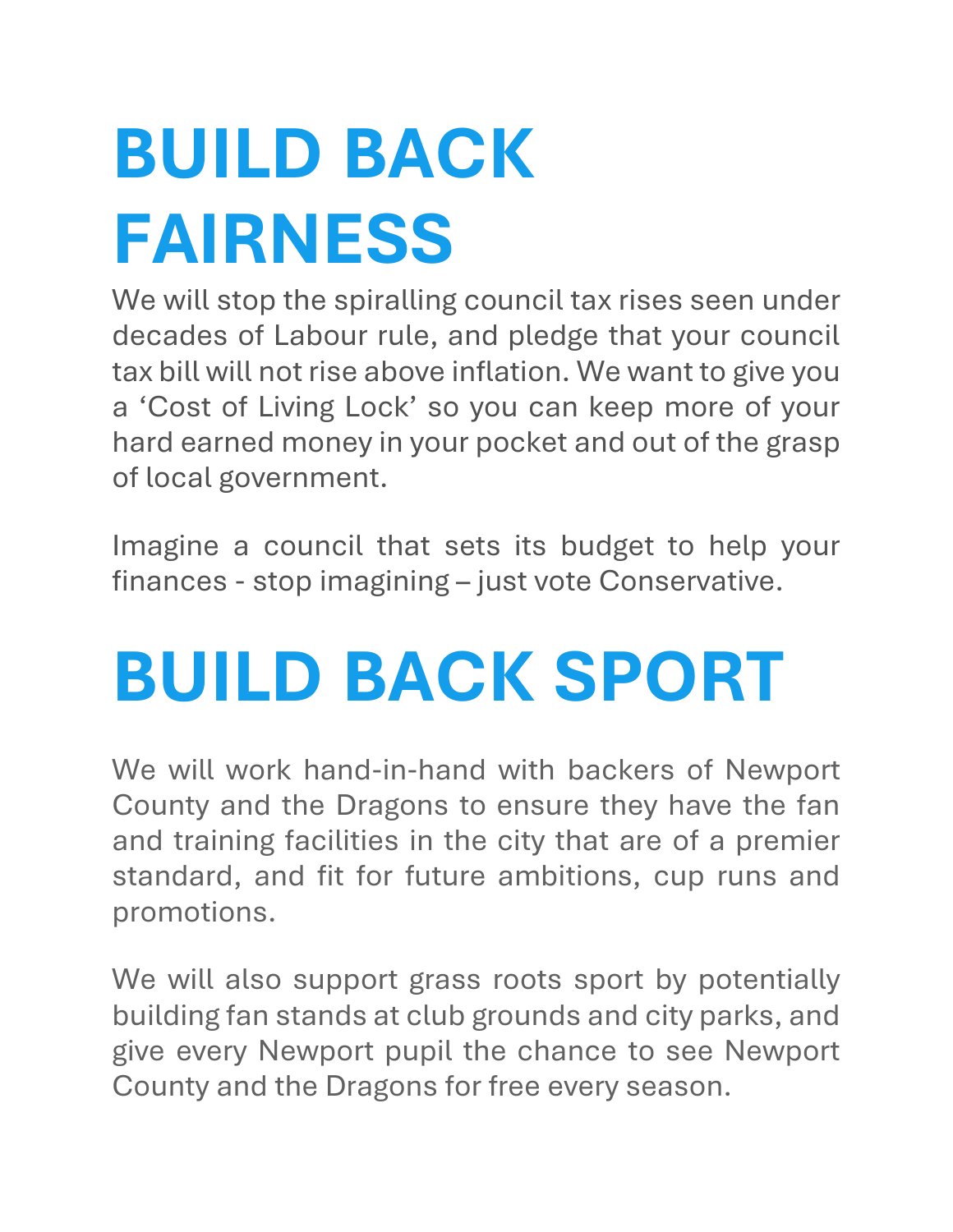**For younger people and parents - we are pleased to be able to promise to build a new Splash Pad facility in the city.** We have campaigned tirelessly on the one closed by Newport Labour at Tredegar Park over the past five years without success. This was an unfair decision by Labour and it has impacted on the quality of life of our residents.

## **BUILD BACK COMPASSION**

Newport Conservatives will always ensure both the budgets and the investments, which protect our elderly and most vulnerable within our communities, are prioritised every year.

It's only right that every corner of Newport receives their fair share of Tax Payers' money to support local community issues. We will ensure a fair distribution of funds across all Wards.